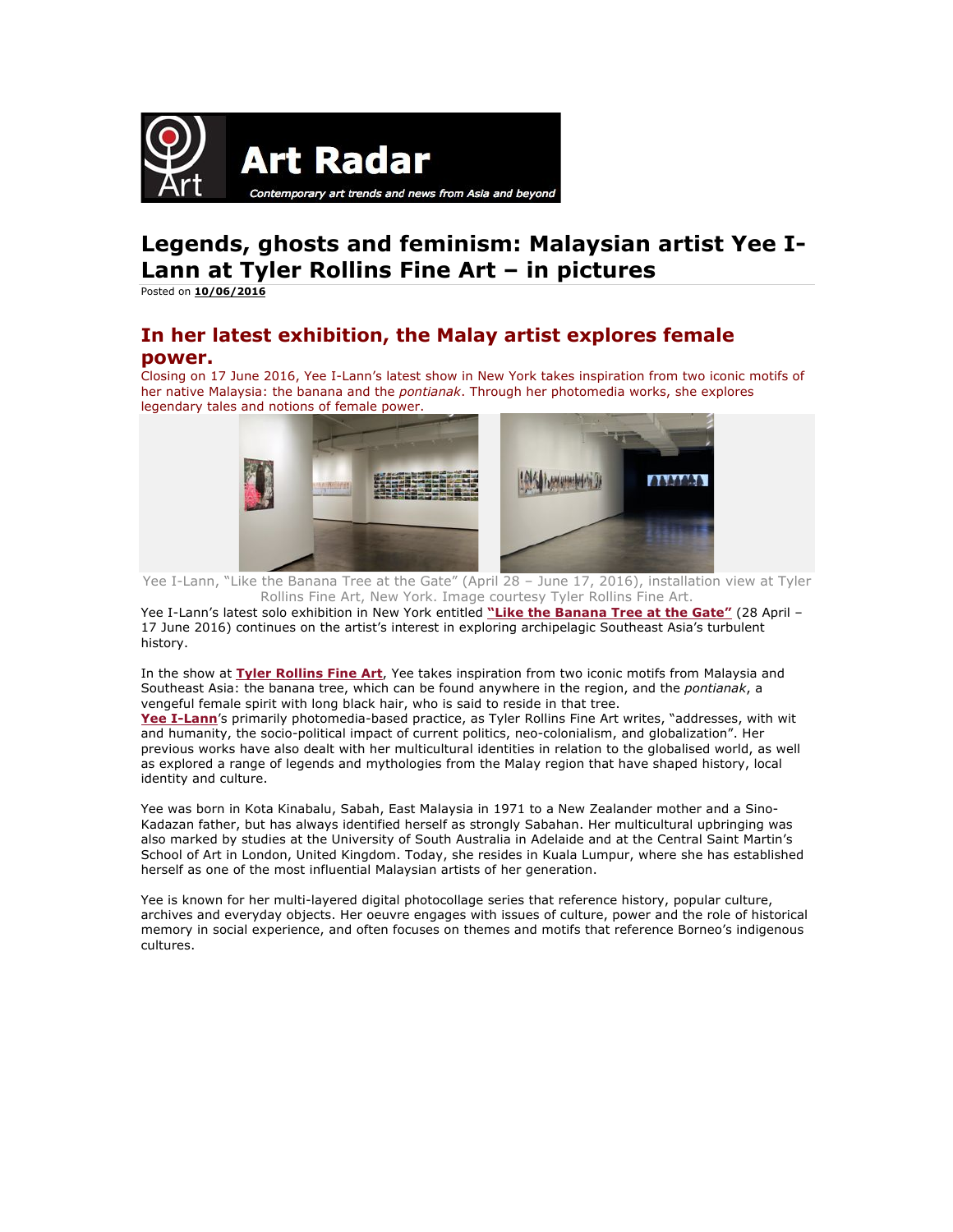

Yee I-Lann, "Like the Banana Tree at the Gate" (April 28 – June 17, 2016), installation view at Tyler Rollins Fine Art, New York. Image courtesy Tyler Rollins Fine Art.

## **The banana tree at the gate**

In the oeuvre featured in the New York exhibition, Yee feeds her fantastical tableaux with legendary tales enriched by the memory of mid-20th century feminist movements, such as Indonesia's Gerwani organisation, popular in the 1950s and 1960s before being suppressed by the military. As the press release reveals,

*With a series of her characteristic digital photocollage works, along with a three-channel video, Yee captures the potency of female power derived from local knowledge and folkloric traditions, reframing it in a contemporary context informed by an active socio-political engagement.*



Yee I-Lann, 'Ghost in the Banana Tree', 2016, Giclee print on Hahnemühle PhotoRag© paper, 238 pieces,  $27 \times 14.5$  cm each,  $107.5 \times 950$  cm full installation, edition of  $3 + 1$ AP. Image courtesy the artist and Tyler Rollins Fine Art.

The title of the exhibition comes from the story of a 17th century sultan in southern Borneo, who advised his subjects not to plant a banana tree near their front gates in order to hide their wealth to potential colonial exploiters. Yale professor Michael Dove's academic study, *The Banana Tree at the Gate: A History of Marginal Peoples and Global Markets in Borneo.*cited this story as an early example of anti-colonial resistance in the region.



Yee I-Lann, 'Landscape', 2016, Giclee print on Hahnemühle PhotoRag© paper, 50 x 168 cm, edition of 8 + 1AP. Image courtesy the artist and Tyler Rollins Fine Art.

In a dark room*,* the video montage *Pusaka Pontianak (The Accursed Heritage)* presents scenes featuring the *pontianak*, with excerpts of films from Cambodia, Indonesia, Malaysia and Singapore. The *pontianak* is a vampiric, evil spirit or ghost in Malaysian and Indonesian mythology. They are said to be women who died during pregnancy or childbirth, although early Malaysian folklore also talks about them as originating from stillborn children. The *pontianak* is usually depicted as a pale-skinned woman with long black hair covering her face, red eyes and white dress covered in blood stains. The ghost is also believed to take on a beautiful form to prey on men. The spirits traditionally are said to reside in banana trees.

*Poster: Like the Banana Tree at the Gate* is made in the local old movie style with 19th century French lithograph elements of scenes from Southeast Asia and a stereotypical image of a *pontianak* with long black hair covering her face. *Landscape*takes the image of the spirit to a more abstracted yet terrifying form, with a row of heads with dishevelled long black hair forming an image akin to a dark landscape.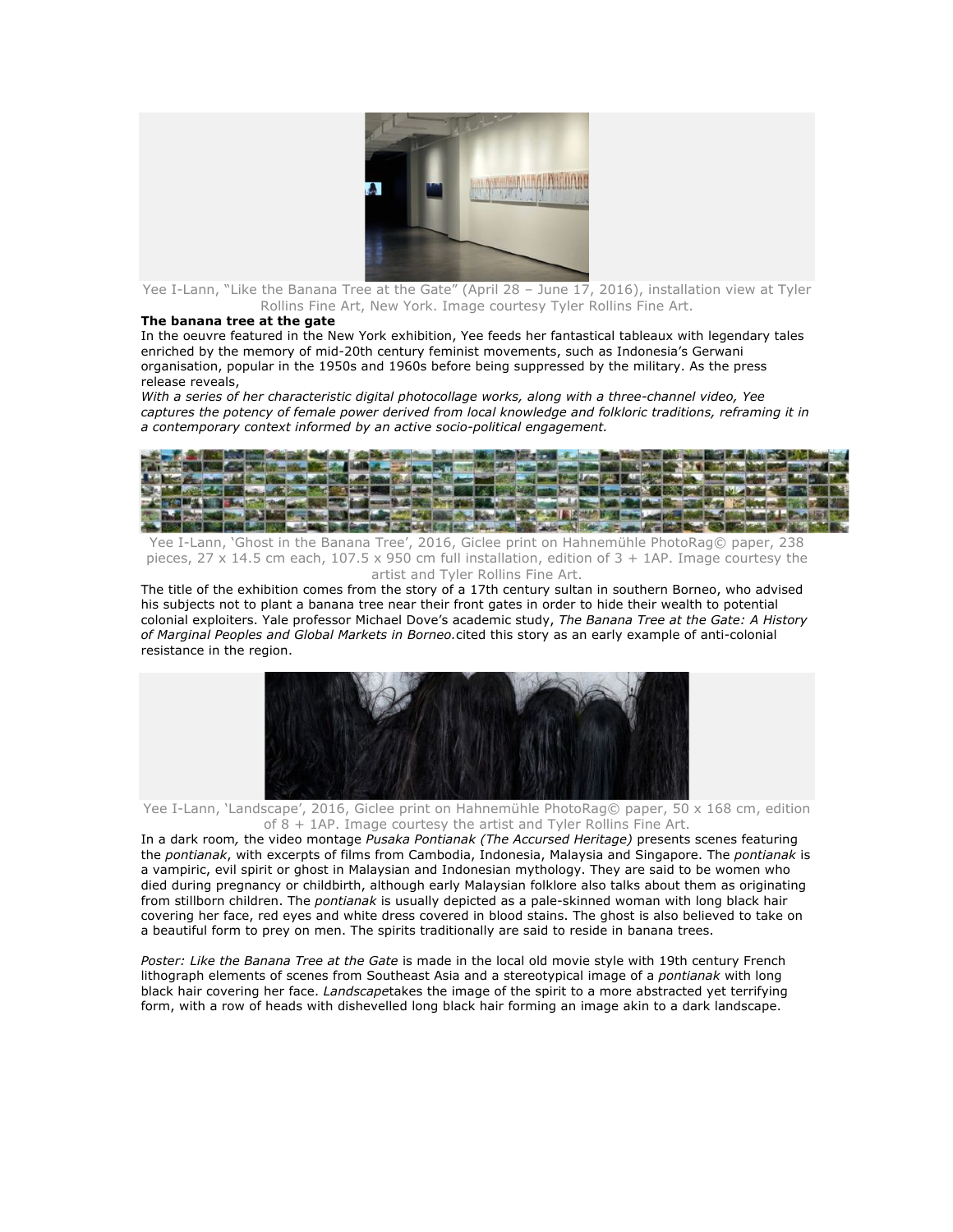

Yee I-Lann, 'Ghost in the Banana Tree', 2016, Giclee print on Hahnemühle PhotoRag© paper, 238 pieces,  $27 \times 14.5$  cm each,  $107.5 \times 950$  cm full installation, edition of  $3 + 1$ AP. Image courtesy Tyler Rollins Fine Art.

Referencing the Cambodian name for *pontianak*, *Ghost in the Banana Tree* is an installation of 238 photos of banana trees shot by Yee and her assistants in cities and villages throughout Malaysia. Among them is also the banana trees outside the bedroom window of her childhood home as well as her grandfather's banana estate in Sapong, Tenom.



Yee I-Lann, "Conference" series, 2016, Giclee print on Hahnemühle PhotoRag© paper, three panels, edition of  $8 + 1$ AP. Image courtesy the artist and Tyler Rollins Fine Art.

As if in contrast to the focus on the faceless, hair covered spirits, the "Conference" series features three digital photocollages (*Panel 1, Panel 2,* and *Panel 3*) combined into a continuous frieze. The images were all shot in the artist's hometown – Kota Kinabalu in Borneo – and feature men and women of different ethnicities and walks of life, only their legs visible.



Yee I-Lann, "Conference" series 'Panel 1', 2016, Giclee print on Hahnemühle PhotoRag© paper, 61  $x$  122.5 cm, edition of 8 + 1AP. Image courtesy the artist and Tyler Rollins Fine Art.

In her new 13-minute three-channel video entitled *Imagining Pontianak: I've Got Sunshine on a Cloudy Day* a group of women appear with their faces covered by long black wigs like a pontianak's hair. Some sing excerpts of popular folk songs, while others recite poems or chat about topics as varied as relationships and sex and the possession by ghosts and spirits. Through this work, Yee breaks an important 'tradition' in Malaysian culture and society, where intimate conversations between Malay women are usually relegated to the private sphere and are rarely shown in the media and popular culture.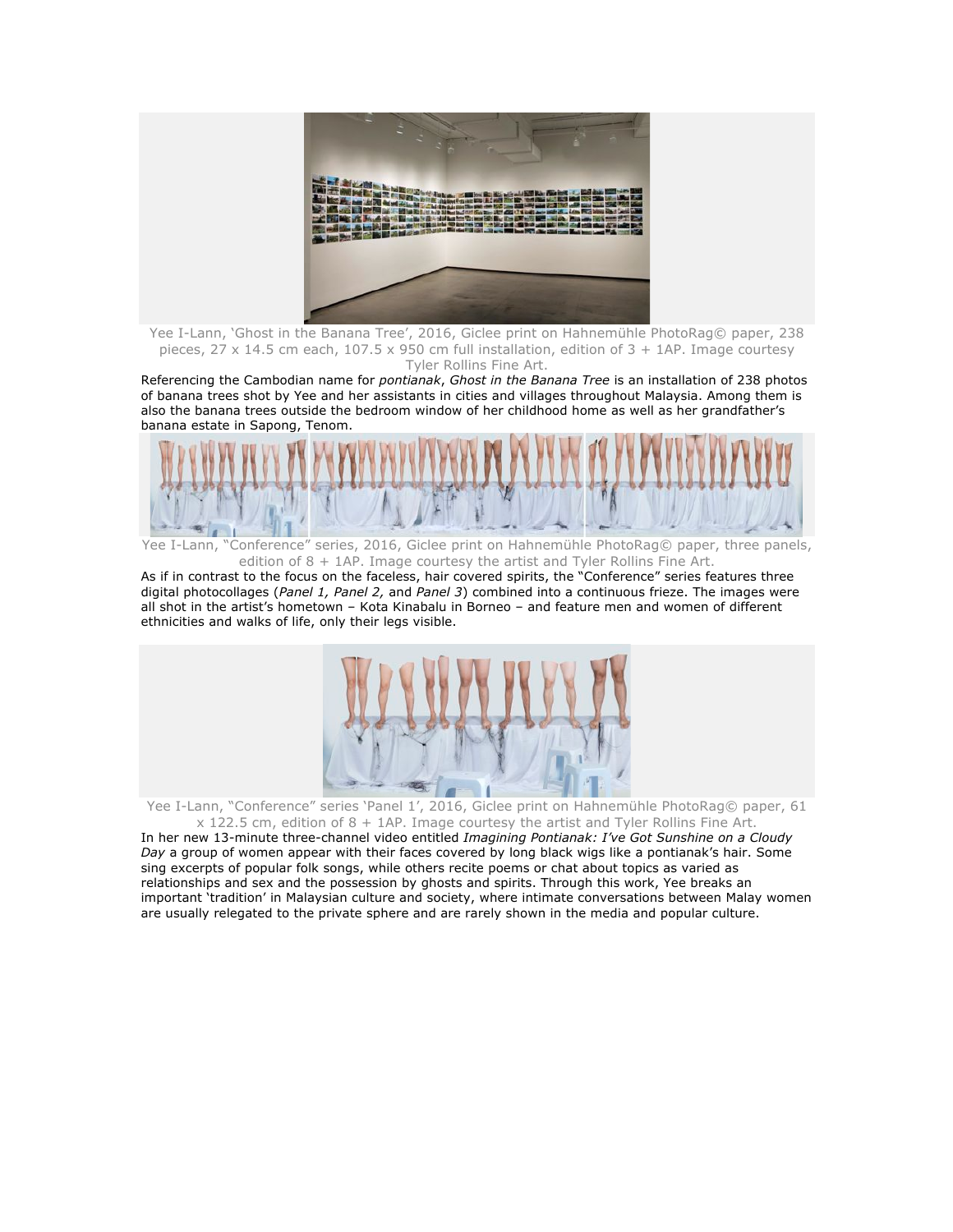

Yee I-Lann, 'Imagining Pontianak: I've Got Sunshine on a Cloudy Day', 2016, three-channel video, 13m:11s, edition of 3. Image courtesy Tyler Rollins Fine Art.

## In **a short review** on *Art Review*, Pimrapee Thungkasemvathana writes:

*By hiding their source, the individual voices speak not just for themselves but for women the world over. Yee reimagines these folkloric creatures to retaliate against the myths of the horrific maternal body. That "demon" is made considerably more human through dialogues that puncture those misogynist stigmas: "A good day is when my daughter wakes up and makes her own breakfast," says a woman. "I should have the right to say, 'I want an abortion,'" declares another. Fear, perpetuated by the hiding of faces—and lives—of women, is defused, leaving only unruly manes due for a haircut.*



Yee I-Lann, "Like the Banana Tree at the Gate" series, 2016, Giclee print on Hahnemühle PhotoRag© paper, three panels, edition of 8 + 1AP. Image courtesy the artist and Tyler Rollins Fine Art.

With the same title of the exhibition, the "Like the Banana Tree at the Gate" series of three digital photographs are composed of 100-200 photocollaged elements. The women portrayed in the photos as playing the role of the *pontianak*responded to a public mobile studio set up in the Arts For Grabs market in Kuala Lumpur. Many of them are well known activists and artists. The series includes *Ibu or the Beast, The Flaming Womb* and *A Leaf in the Storm.*



Yee I-Lann, "Like the Banana Tree at the Gate" series, 'Ibu or Beast', 2016, Giclee print on Hahnemühle PhotoRag© paper, 61 x 205 cm, edition of 8 + 1AP. Image courtesy the artist and Tyler Rollins Fine Art.

The titled of *Ibu or the Beast* references an essay by Saskia Wieringa entitled "IBU OR THE BEAST: Gender Interests in Two Women's Organizations", which talks about women's political involvement in Indonesia, and in particular the Gerwani feminist movement, at the time of the military coup in 1965. 'Ibu' is an affectionate term for 'mother' in Malaysia or 'woman' in Indonesia.

*A Leaf in the Storm* also refers to the Gerwani movement and life during Indonesia's 1965 coup, and is taken from a biographical account written by Iby Marni "I Am a Leaf in the Storm", in which she talks about her political beliefs and her involvement with the movement.